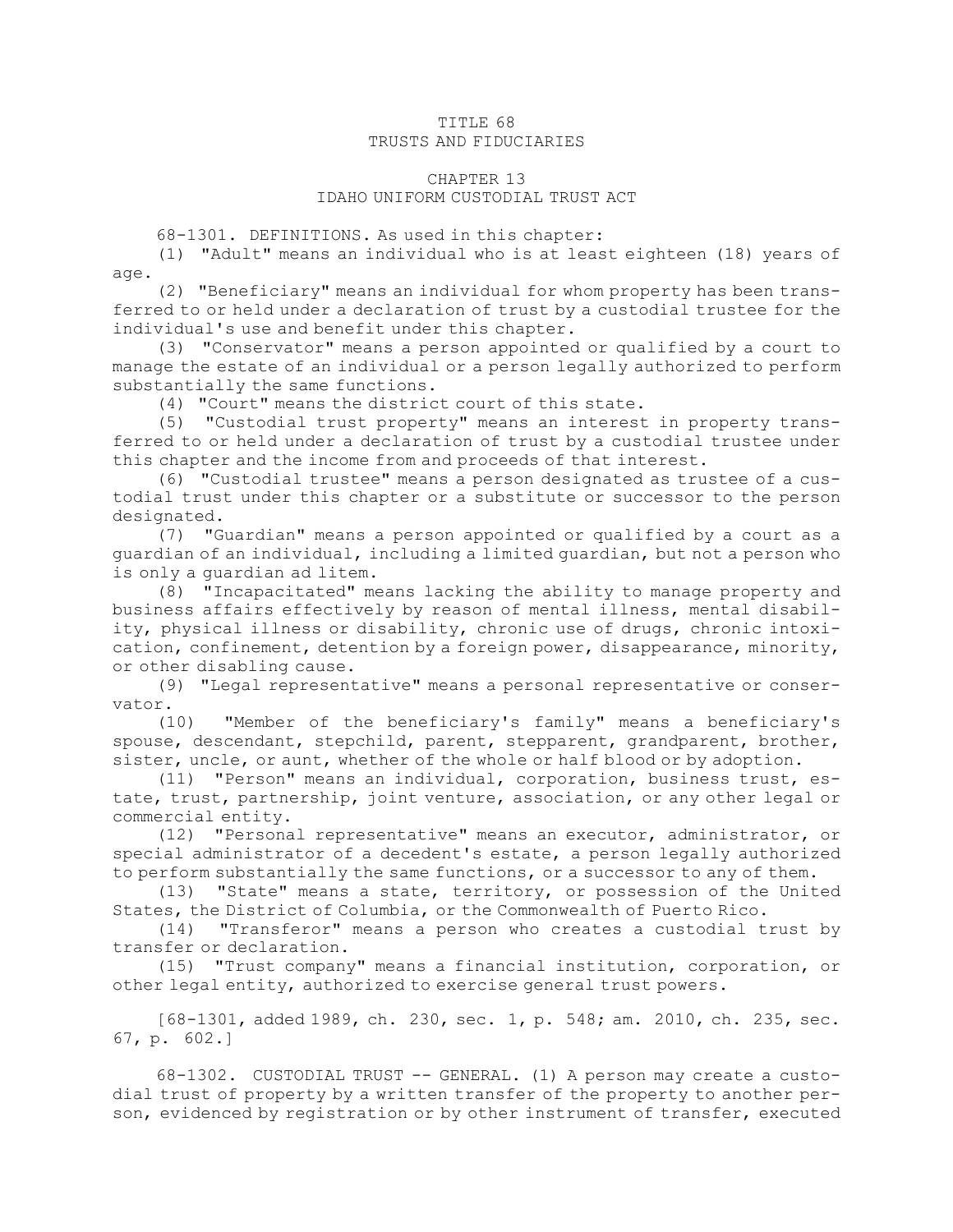in any lawful manner, naming as beneficiary, an individual who may be the transferor, in which the transferee is designated, in substance, as custodial trustee under the Idaho uniform custodial trust act.

(2) <sup>A</sup> person may create <sup>a</sup> custodial trust of property by <sup>a</sup> written declaration, evidenced by registration of the property or by other instrument of declaration executed in any lawful manner, describing the property and naming as beneficiary an individual other than the declarant, in which the declarant as titleholder is designated, in substance, as custodial trustee under the Idaho uniform custodial trust act. <sup>A</sup> registration or other declaration of trust for the sole benefit of the declarant is not <sup>a</sup> custodial trust under this chapter.

(3) Title to custodial trust property is in the custodial trustee and the beneficial interest is in the beneficiary.

(4) Except as provided in subsection (5) of this section, <sup>a</sup> transferor may not terminate <sup>a</sup> custodial trust.

(5) The beneficiary, if not incapacitated, or the conservator of an incapacitated beneficiary may terminate <sup>a</sup> custodial trust by delivering to the custodial trustee <sup>a</sup> writing signed by the beneficiary or conservator declaring the termination. If not previously terminated, the custodial trust terminates on the death of the beneficiary.

(6) Any person may augment existing custodial trust property by the addition of other property pursuant to this chapter.

(7) The transferor may designate, or authorize the designation of, <sup>a</sup> successor custodial trustee in the trust instrument.

(8) This chapter does not displace or restrict other means of creating trusts. <sup>A</sup> trust whose terms do not conform to this chapter may be enforceable according to its terms under other law.

[68-1302, added 1989, ch. 230, sec. 1, p. 549.]

68-1303. CUSTODIAL TRUSTEE FOR FUTURE PAYMENT OR TRANSFER. (1) A person having the right to designate the recipient of property payable or transferable upon <sup>a</sup> future event may create <sup>a</sup> custodial trust upon the occurrence of the future event by designating in writing the recipient, followed in substance by: "as custodial trustee for (name of beneficiary) under the Idaho uniform custodial trust act."

(2) Persons may be designated as substitute or successor custodial trustees to whom the property must be paid or transferred in the order named if the first designated custodial trustee is unable or unwilling to serve.

(3) <sup>A</sup> designation under this section may be made in <sup>a</sup> will, <sup>a</sup> trust, <sup>a</sup> deed, <sup>a</sup> multiple-party account, an insurance policy, an instrument exercising <sup>a</sup> power of appointment, or <sup>a</sup> writing designating <sup>a</sup> beneficiary of contractual rights. Otherwise, to be effective, the designation must be registered with or delivered to the fiduciary, payor, issuer, or obligor of the future right.

[68-1303, added 1989, ch. 230, sec. 1, p. 549.]

68-1304. FORM AND EFFECT OF RECEIPT AND ACCEPTANCE BY CUSTODIAL TRUSTEE -- JURISDICTION. (1) Obligations of <sup>a</sup> custodial trustee, including the obligation to follow directions of the beneficiary, arise under this chapter upon the custodial trustee's acceptance, express or implied, of the custodial trust property.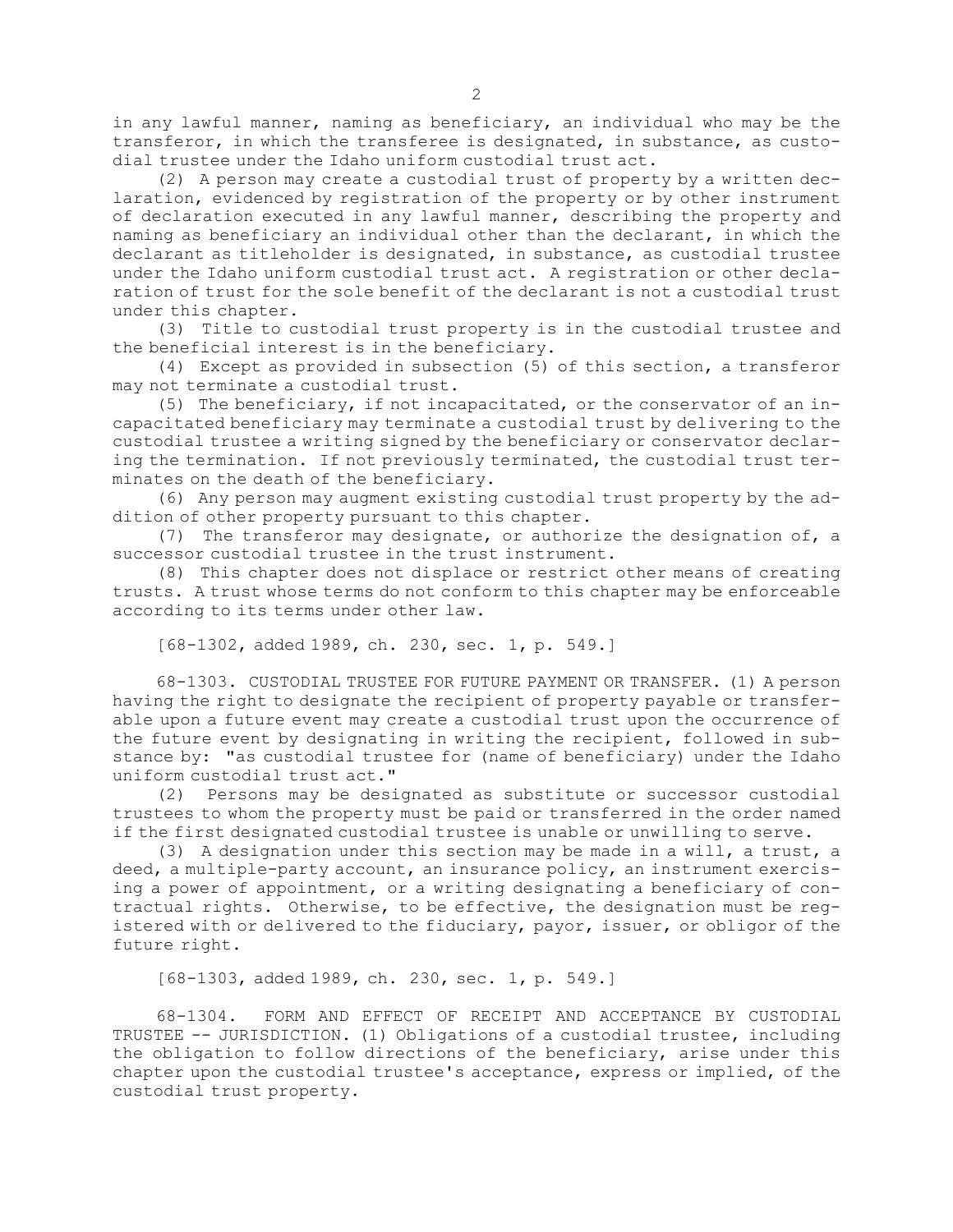(2) The custodial trustee's acceptance may be evidenced by <sup>a</sup> writing stating in substance:

CUSTODIAL TRUSTEE'S RECEIPT AND ACCEPTANCE

I, .....(name of custodial trustee)..... acknowledge receipt of the custodial trust property described below or in the attached instrument and accept the custodial trust as custodial trustee for .....(name of beneficiary)..... under the Idaho Uniform Custodial Trust Act. <sup>I</sup> undertake to administer and distribute the custodial trust property pursuant to the Idaho Uniform Custodial Trust Act. My obligations as custodial trustee are subject to the directions of the beneficiary unless the beneficiary is designated as, is, or becomes incapacitated. The custodial trust property consists of ........................ Dated: ............................

................................... (Signature of Custodial Trustee)

(3) Upon accepting custodial trust property, <sup>a</sup> person designated as custodial trustee under this chapter is subject to personal jurisdiction of the court with respect to any matter relating to the custodial trust.

[68-1304, added 1989, ch. 230, sec. 1, p. 550.]

68-1305. TRANSFER TO CUSTODIAL TRUSTEE BY FIDUCIARY OR OBLIGOR -- FA-CILITY OF PAYMENT. (1) Unless otherwise directed by an instrument designating <sup>a</sup> custodial trustee pursuant to section [68-1303](https://legislature.idaho.gov/statutesrules/idstat/Title68/T68CH13/SECT68-1303), Idaho Code, <sup>a</sup> person including <sup>a</sup> fiduciary other than <sup>a</sup> custodial trustee, who holds property of or owes <sup>a</sup> debt to an incapacitated individual not having <sup>a</sup> conservator may make <sup>a</sup> transfer to an adult member of the beneficiary's family or to <sup>a</sup> trust company as custodial trustee for the use and benefit of the incapacitated individual. If the value of the property or the debt exceeds twenty thousand dollars (\$20,000), the transfer is not effective unless authorized by the court.

(2) <sup>A</sup> written acknowledgment of delivery, signed by <sup>a</sup> custodial trustee, is <sup>a</sup> sufficient receipt and discharge for property transferred to the custodial trustee pursuant to this section.

[68-1305, added 1989, ch. 230, sec. 1, p. 550.]

68-1306. MULTIPLE BENEFICIARIES -- SEPARATE CUSTODIAL TRUSTS -- SUR-VIVORSHIP. (1) Beneficial interests in <sup>a</sup> custodial trust created for multiple beneficiaries are deemed to be separate custodial trusts of equal undivided interests for each beneficiary. Except in <sup>a</sup> transfer or declaration for use and benefit of husband and wife, for whom survivorship is presumed, <sup>a</sup> right of survivorship does not exist unless the instrument creating the custodial trust specifically provides for survivorship or survivorship is required as to community or marital property.

(2) Custodial trust property held under this chapter by the same custodial trustee for the use and benefit of the same beneficiary may be administered as <sup>a</sup> single custodial trust.

(3) <sup>A</sup> custodial trustee of custodial trust property held for more than one (1) beneficiary shall separately account to each beneficiary pursuant to sections [68-1307](https://legislature.idaho.gov/statutesrules/idstat/Title68/T68CH13/SECT68-1307) and [68-1315](https://legislature.idaho.gov/statutesrules/idstat/Title68/T68CH13/SECT68-1315), Idaho Code, for the administration of the custodial trust.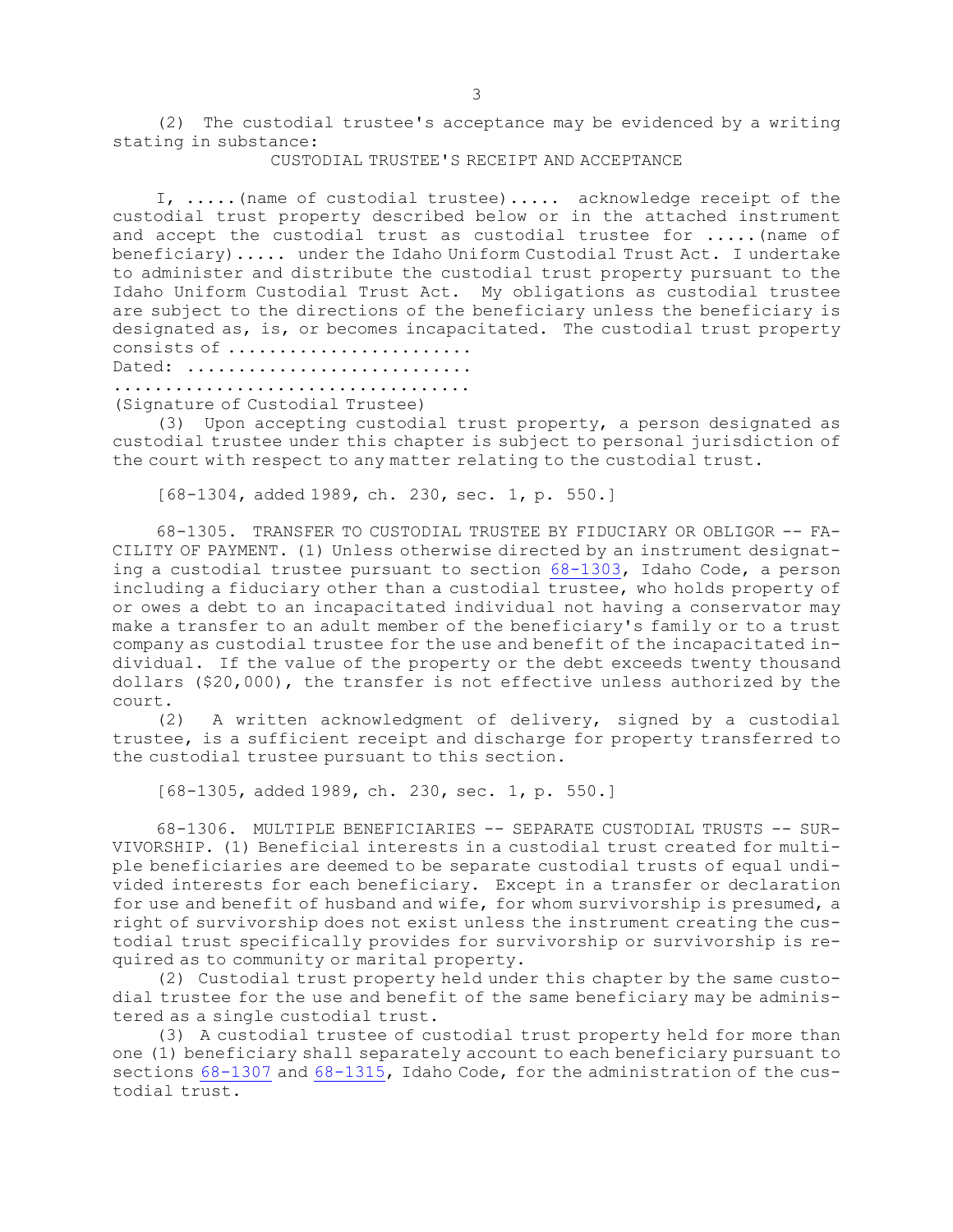[68-1306, added 1989, ch. 230, sec. 1, p. 550.]

68-1307. GENERAL DUTIES OF CUSTODIAL TRUSTEE. (1) If appropriate, <sup>a</sup> custodial trustee shall register or record the instrument vesting title to custodial trust property.

(2) If the beneficiary is not incapacitated, <sup>a</sup> custodial trustee shall follow the directions of the beneficiary in the management, control, investment, or retention of the custodial trust property. In the absence of effective contrary direction by the beneficiary while not incapacitated, the custodial trustee shall observe the standard of care that would be observed by <sup>a</sup> prudent person dealing with property of another and is not limited by any other law restricting investments by fiduciaries. However, <sup>a</sup> custodial trustee, in the custodial trustee's discretion, may retain any custodial trust property received from the transferor. If <sup>a</sup> custodial trustee has <sup>a</sup> special skill or expertise or is named custodial trustee on the basis of representation of <sup>a</sup> special skill or expertise, the custodial trustee shall use that skill or expertise.

(3) Subject to subsection (2) of this section, <sup>a</sup> custodial trustee shall take control of and collect, hold, manage, invest, and reinvest custodial trust property.

(4) <sup>A</sup> custodial trustee at all times shall keep custodial trust property of which the custodial trustee has control, separate from all other property in <sup>a</sup> manner sufficient to identify it clearly as custodial trust property of the beneficiary. Custodial trust property, the title to which is subject to recordation, is so identified if an appropriate instrument so identifying the property is recorded, and custodial trust property subject to registration is so identified if it is registered, or held in an account in the name of the custodial trustee, designated in substance: "as custodial trustee for (name of beneficiary) under the Idaho uniform custodial trust act."

(5) <sup>A</sup> custodial trustee shall keep records of all transactions with respect to custodial trust property, including information necessary for the preparation of tax returns, and shall make the records and information available at reasonable times to the beneficiary or legal representative of the beneficiary.

(6) The exercise of <sup>a</sup> durable power of attorney for an incapacitated beneficiary is not effective to terminate or direct the administration or distribution of <sup>a</sup> custodial trust.

[68-1307, added 1989, ch. 230, sec. 1, p. 551.]

68-1308. GENERAL POWERS OF CUSTODIAL TRUSTEE. (1) A custodial trustee, acting in <sup>a</sup> fiduciary capacity, has all the rights and powers over custodial trust property which an unmarried adult owner has over individually owned property, but <sup>a</sup> custodial trustee may exercise those rights and powers in <sup>a</sup> fiduciary capacity only.

(2) The provisions of this section do not relieve <sup>a</sup> custodial trustee from liability for <sup>a</sup> violation of section [68-1307](https://legislature.idaho.gov/statutesrules/idstat/Title68/T68CH13/SECT68-1307), Idaho Code.

[68-1308, added 1989, ch. 230, sec. 1, p. 552.]

68-1309. USE OF CUSTODIAL TRUST PROPERTY. (1) A custodial trustee shall pay to the beneficiary or expend for the beneficiary's use and benefit so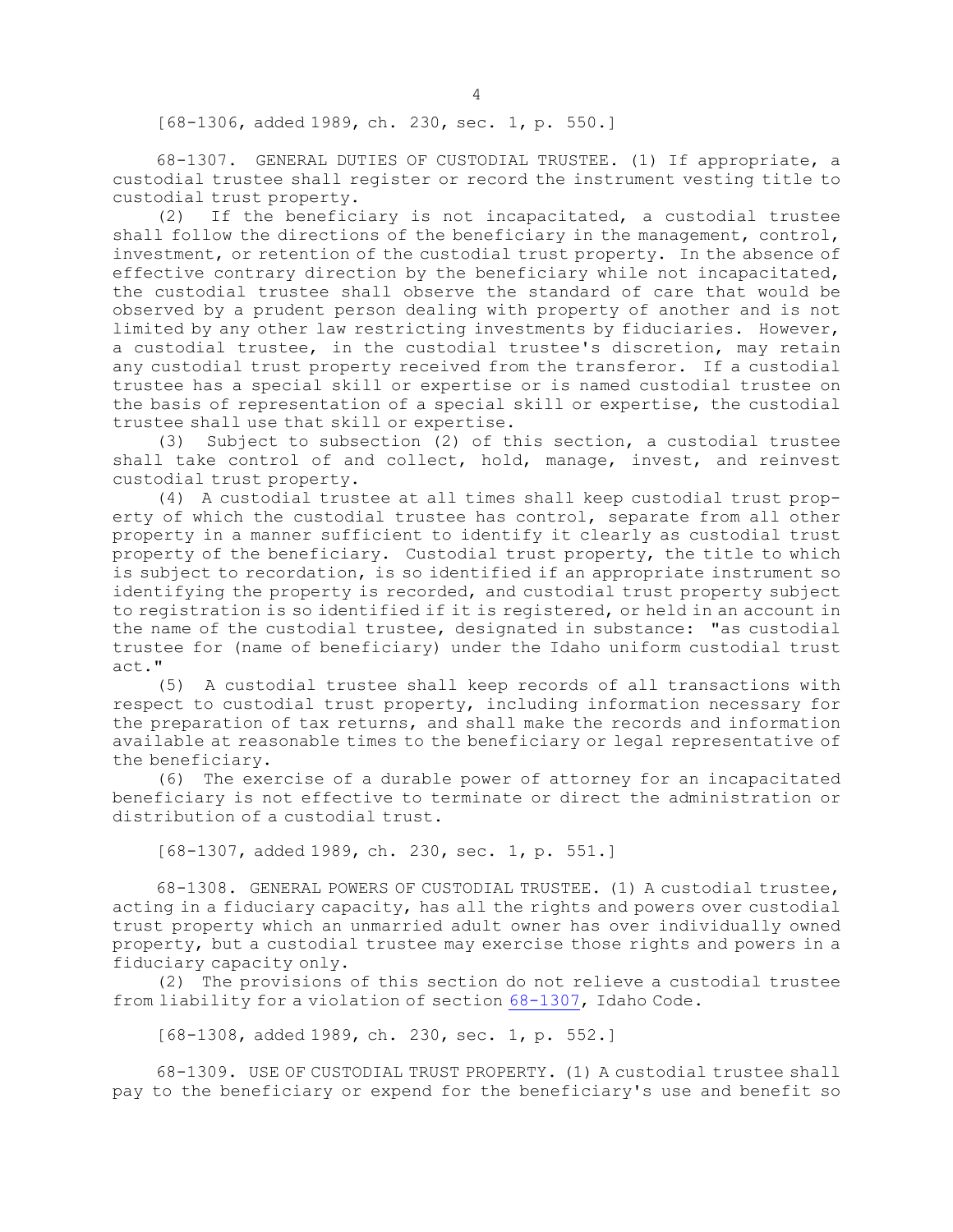much or all of the custodial trust property as the beneficiary while not incapacitated may direct from time to time.

(2) If the beneficiary is incapacitated, the custodial trustee shall expend so much or all of the custodial trust property as the custodial trustee considers advisable for the use and benefit of the beneficiary and individuals who were supported by the beneficiary when the beneficiary became incapacitated, or who are legally entitled to support by the beneficiary. Expenditures may be made in the manner, when, and to the extent that the custodial trustee determines suitable and proper, without court order and without regard to other support, income, or property of the beneficiary.

(3) <sup>A</sup> custodial trustee may establish checking, savings, or other similar accounts of reasonable amounts under which either the custodial trustee or the beneficiary may withdraw funds from, or draw checks against, the accounts. Funds withdrawn from, or checks written against, the account by the beneficiary are distributions of custodial trust property by the custodial trustee to the beneficiary.

[68-1309, added 1989, ch. 230, sec. 1, p. 552.]

68-1310. DETERMINATION OF INCAPACITY -- EFFECT. (1) The custodial trustee shall administer the custodial trust as for an incapacitated beneficiary if (i) the custodial trust was created under section [68-1305](https://legislature.idaho.gov/statutesrules/idstat/Title68/T68CH13/SECT68-1305), Idaho Code, (ii) the transferor has so directed in the instrument creating the custodial trust, or (iii) the custodial trustee has determined that the beneficiary is incapacitated.

(2) <sup>A</sup> custodial trustee may determine that the beneficiary is incapacitated in reliance upon (i) previous direction or authority given by the beneficiary while not incapacitated, including direction or authority pursuant to <sup>a</sup> durable power of attorney, (ii) the certificate of the beneficiary's physician, or (iii) other persuasive evidence.

(3) If <sup>a</sup> custodial trustee for an incapacitated beneficiary reasonably concludes that the beneficiary's incapacity has ceased, or that circumstances concerning the beneficiary's ability to manage property and business affairs have changed since the creation of <sup>a</sup> custodial trust directing administration as for an incapacitated beneficiary, the custodial trustee may administer the trust as for <sup>a</sup> beneficiary who is not incapacitated.

(4) On petition of the beneficiary, the custodial trustee, or other person interested in the custodial trust property or the welfare of the beneficiary, the court shall determine whether the beneficiary is incapacitated.

(5) Absent determination of incapacity of the beneficiary under subsection (2) or (4) of this section, <sup>a</sup> custodial trustee who has reason to believe that the beneficiary is incapacitated shall administer the custodial trust in accordance with the provisions of this chapter applicable to an incapacitated beneficiary.

(6) Incapacity of <sup>a</sup> beneficiary does not terminate (i) the custodial trust, (ii) any designation of <sup>a</sup> successor custodial trustee, (iii) rights or powers of the custodial trustee, or (iv) any immunities of third persons acting on instructions of the custodial trustee.

[68-1310, added 1989, ch. 230, sec. 1, p. 552.]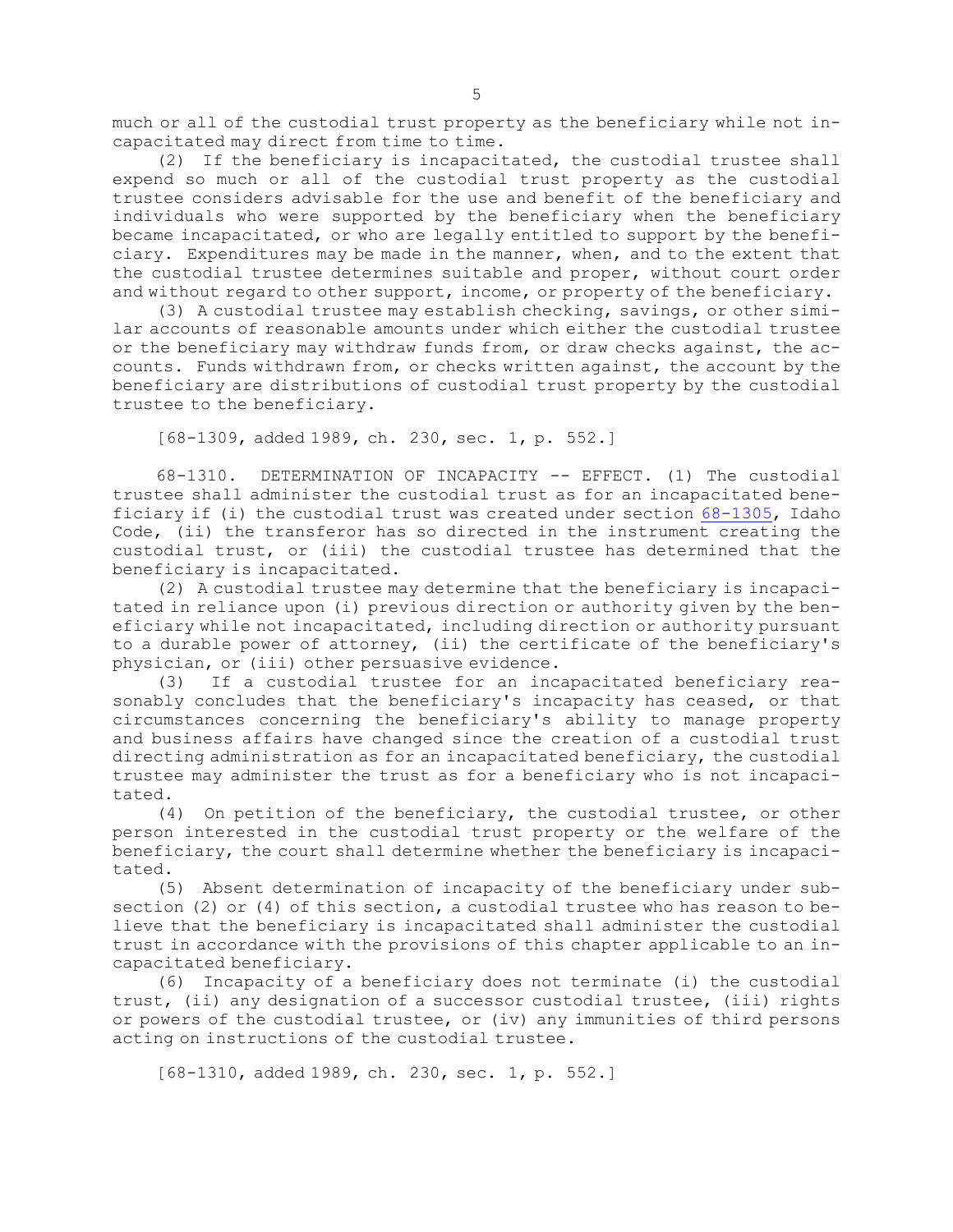68-1311. EXEMPTION OF THIRD PERSON FROM LIABILITY. <sup>A</sup> third person in good faith and without <sup>a</sup> court order may act on instructions of, or otherwise deal with, <sup>a</sup> person purporting to make <sup>a</sup> transfer as, or purporting to act in the capacity of, <sup>a</sup> custodial trustee. In the absence of knowledge to the contrary, the third person is not responsible for determining:

(1) The validity of the purported custodial trustee's designation;

(2) The propriety of, or the authority under this chapter for, any  $ac$ tion of the purported custodial trustee;

(3) The validity or propriety of an instrument executed or instruction given pursuant to this chapter either by the person purporting to make <sup>a</sup> transfer or declaration or by the purported custodial trustee; or

(4) The propriety of the application of property vested in the purported custodial trustee.

[68-1311, added 1989, ch. 230, sec. 1, p. 553.]

68-1312. LIABILITY TO THIRD PERSON. (1) A claim based on <sup>a</sup> contract entered into by <sup>a</sup> custodial trustee acting in <sup>a</sup> fiduciary capacity, an obligation arising from the ownership or control of custodial trust property, or <sup>a</sup> tort committed in the course of administering the custodial trust, may be asserted by <sup>a</sup> third person against the custodial trust property by proceeding against the custodial trustee in <sup>a</sup> fiduciary capacity, whether or not the custodial trustee or the beneficiary is personally liable.

(2) <sup>A</sup> custodial trustee is not personally liable to <sup>a</sup> third person:

(a) On <sup>a</sup> contract properly entered into in <sup>a</sup> fiduciary capacity unless the custodial trustee fails to reveal that capacity or to identify the custodial trust in the contract; or

(b) For an obligation arising from control of custodial trust property or for <sup>a</sup> tort committed in the course of the administration of the custodial trust unless the custodial trustee is personally at fault.

(3) <sup>A</sup> beneficiary is not personally liable to <sup>a</sup> third person for an obligation arising from beneficial ownership of custodial trust property or for <sup>a</sup> tort committed in the course of administration of the custodial trust unless the beneficiary is personally in possession of the custodial trust property giving rise to the liability or is personally at fault.

(4) The provisions of subsections (2) and (3) of this section do not preclude actions or proceedings to establish liability of the custodial trustee or beneficiary to the extent the person sued is protected as the insured by liability insurance.

[68-1312, added 1989, ch. 230, sec. 1, p. 553.]

68-1313. DECLINATION, RESIGNATION, INCAPACITY, DEATH, OR REMOVAL OF CUSTODIAL TRUSTEE -- DESIGNATION OF SUCCESSOR CUSTODIAL TRUSTEE. (1) Before accepting the custodial trust property, <sup>a</sup> person designated as custodial trustee may decline to serve by notifying the person who made the designation, the transferor, or the transferor's legal representative. If an event giving rise to <sup>a</sup> transfer has not occurred, the substitute custodial trustee designated under section [68-1303](https://legislature.idaho.gov/statutesrules/idstat/Title68/T68CH13/SECT68-1303), Idaho Code, becomes the custodial trustee, or, if <sup>a</sup> substitute custodial trustee has not been designated, the person who made the designation may designate <sup>a</sup> substitute custodial trustee pursuant to section [68-1303](https://legislature.idaho.gov/statutesrules/idstat/Title68/T68CH13/SECT68-1303), Idaho Code. In other cases, the transferor or the transferor's legal representative may designate <sup>a</sup> substitute custodial trustee.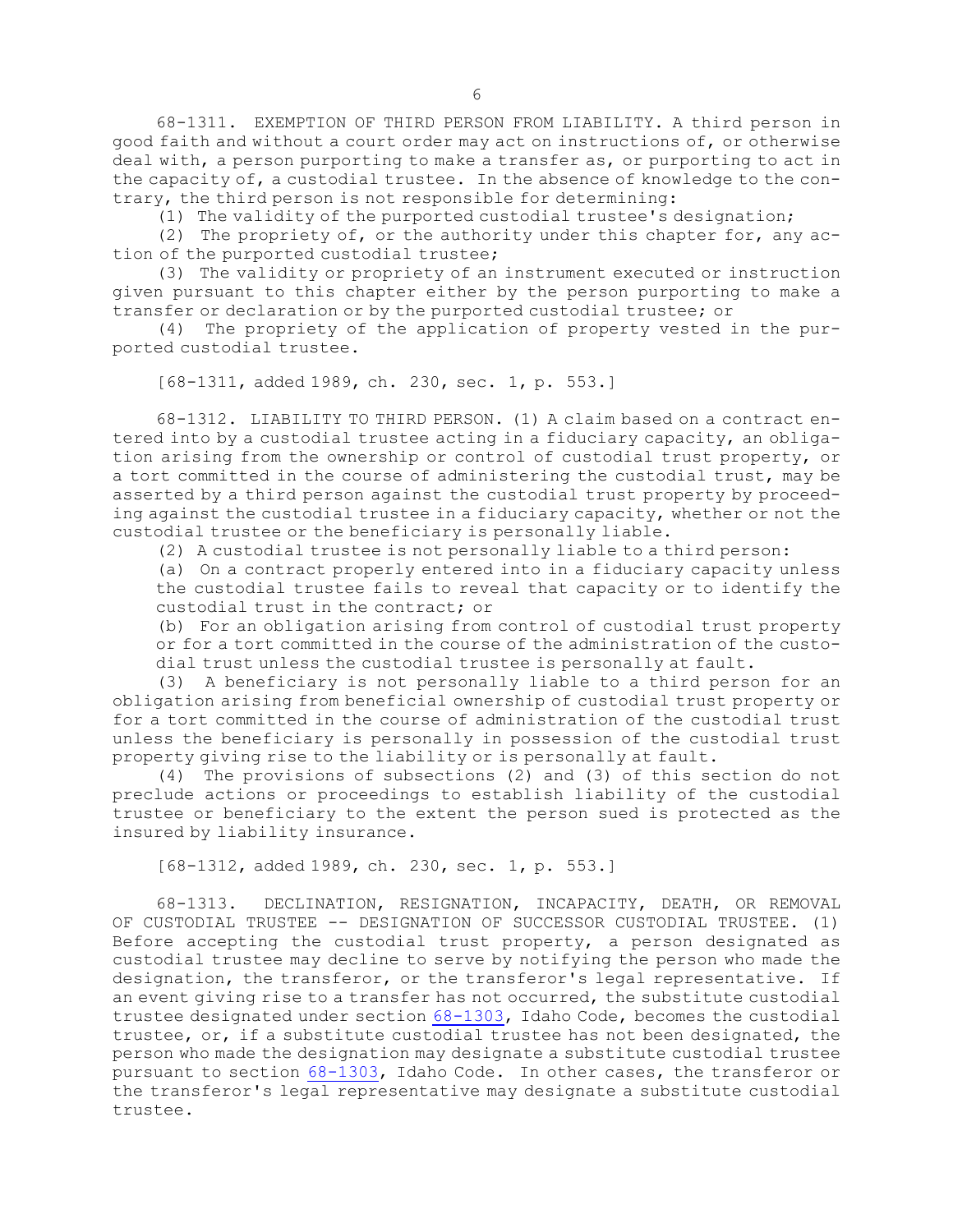(2) <sup>A</sup> custodial trustee who has accepted the custodial trust property may resign by (i) delivering written notice to <sup>a</sup> successor custodial trustee, if any, the beneficiary and, if the beneficiary is incapacitated, to the beneficiary's conservator, if any, and (ii) transferring or registering, or recording an appropriate instrument relating to, the custodial trust property, in the name of and delivering the records to, the successor custodial trustee identified under subsection (3) of this section.

(3) If <sup>a</sup> custodial trustee or successor custodial trustee is ineligible, resigns, dies, or becomes incapacitated, the successor, designated under section [68-1302](https://legislature.idaho.gov/statutesrules/idstat/Title68/T68CH13/SECT68-1302) or [68-1303](https://legislature.idaho.gov/statutesrules/idstat/Title68/T68CH13/SECT68-1303), Idaho Code, becomes custodial trustee. If there is no effective provision for <sup>a</sup> successor, the beneficiary, if not incapacitated, may designate <sup>a</sup> successor custodial trustee. If the beneficiary is incapacitated, or fails to act within ninety (90) days after the ineligibility, resignation, death, or incapacity of the custodial trustee, the beneficiary's conservator becomes the successor custodial trustee. If the beneficiary does not have <sup>a</sup> conservator or the conservator fails to act, the resigning custodial trustee may designate <sup>a</sup> successor custodial trustee.

(4) If <sup>a</sup> successor custodial trustee is not designated pursuant to subsection (3) of this section, the transferor, the legal representative of the transferor or of the custodial trustee, an adult member of the beneficiary's family, the guardian of the beneficiary, <sup>a</sup> person interested in the custodial trust property, or <sup>a</sup> person interested in the welfare of the beneficiary, may petition the court to designate <sup>a</sup> successor custodial trustee.

(5) <sup>A</sup> custodial trustee who declines to serve or resigns, or the legal representative of <sup>a</sup> deceased or incapacitated custodial trustee, as soon as practicable, shall put the custodial trust property and records in the possession and control of the successor custodial trustee. The successor custodial trustee may enforce the obligation to deliver custodial trust property and records and becomes responsible for each item as received.

(6) <sup>A</sup> beneficiary, the beneficiary's conservator, an adult member of the beneficiary's family, <sup>a</sup> guardian of the person of the beneficiary, <sup>a</sup> person interested in the custodial trust property, or <sup>a</sup> person interested in the welfare of the beneficiary, may petition the court to remove the custodial trustee for cause and designate <sup>a</sup> successor custodial trustee, to require the custodial trustee to furnish <sup>a</sup> bond or other security for the faithful performance of fiduciary duties, or for other appropriate relief.

[68-1313, added 1989, ch. 230, sec. 1, p. 554.]

68-1314. EXPENSES, COMPENSATION AND BOND OF CUSTODIAL TRUSTEE. Except as otherwise provided in the instrument creating the custodial trust, in an agreement with the beneficiary, or by court order, <sup>a</sup> custodial trustee:

(1) Is entitled to reimbursement from custodial trust property for reasonable expenses incurred in the performance of fiduciary services;

(2) Has <sup>a</sup> noncumulative election, to be made no later than six (6) months after the end of each calendar year, to charge <sup>a</sup> reasonable compensation for fiduciary services performed during that year; and

(3) Need not furnish <sup>a</sup> bond or other security for the faithful performance of fiduciary duties.

[68-1314, added 1989, ch. 230, sec. 1, p. 555.]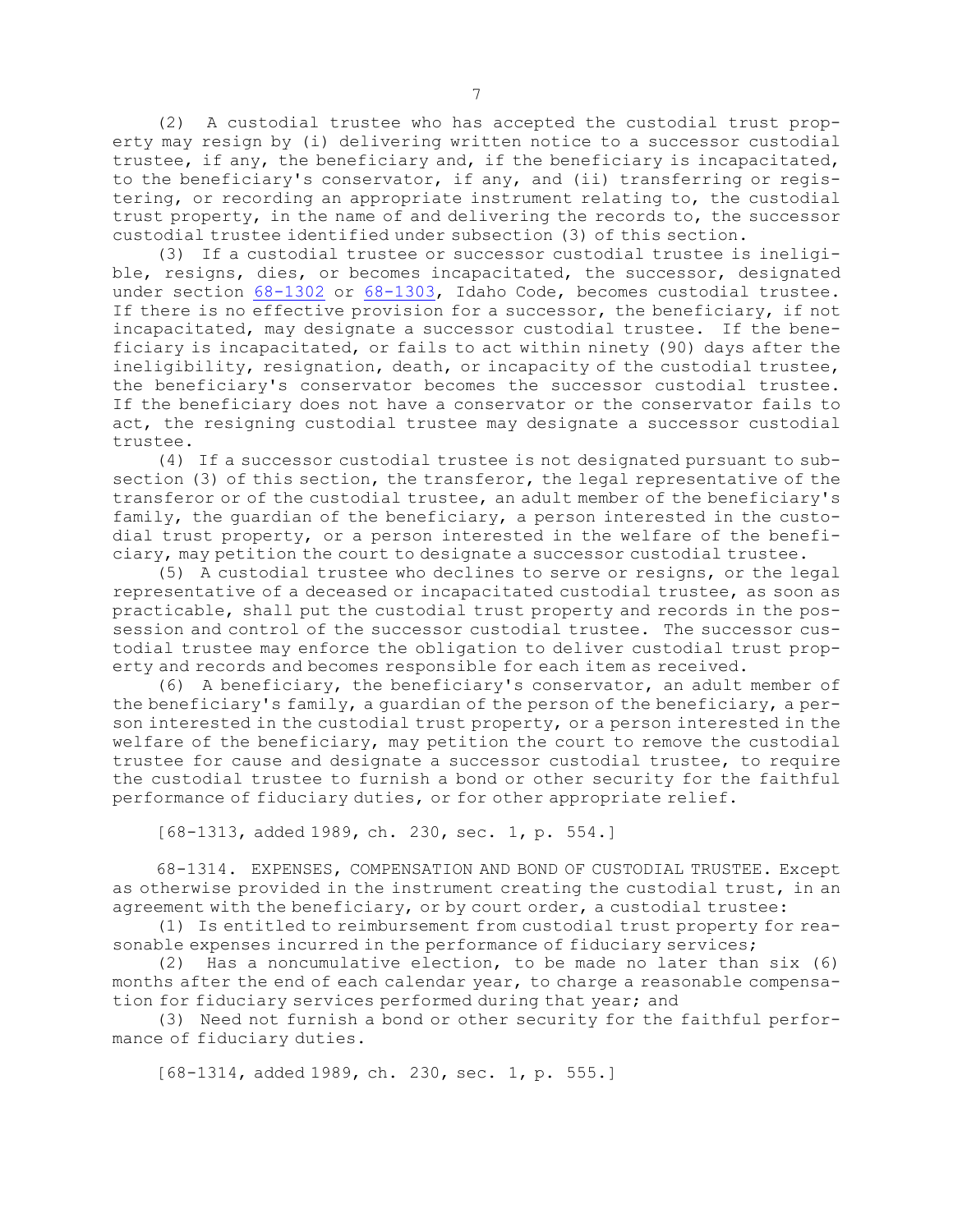68-1315. REPORTING AND ACCOUNTING BY CUSTODIAL TRUSTEE -- DETERMINA-TION OF LIABILITY OF CUSTODIAL TRUSTEE. (1) Upon the acceptance of custodial trust property, the custodial trustee shall provide <sup>a</sup> written statement describing the custodial trust property and shall thereafter provide <sup>a</sup> written statement of the administration of the custodial trust property (i) once each year, (ii) upon request at reasonable times by the beneficiary or the beneficiary's legal representative, (iii) upon resignation or removal of the custodial trustee, and (iv) upon termination of the custodial trust. The statements must be provided to the beneficiary or to the beneficiary's legal representative, if any. Upon termination of the beneficiary's interest, the custodial trustee shall furnish <sup>a</sup> current statement to the person to whom the custodial trustee property is to be delivered.

(2) <sup>A</sup> beneficiary, the beneficiary's legal representative, an adult member of the beneficiary's family, <sup>a</sup> person interested in the custodial trust property, or <sup>a</sup> person interested in the welfare of the beneficiary may petition the court for an accounting by the custodial trustee or the custodial trustee's legal representative.

(3) <sup>A</sup> successor custodial trustee may petition the court for an accounting by <sup>a</sup> predecessor custodial trustee.

(4) In an action or proceeding under this chapter or in any other proceeding, the court may require or permit the custodial trustee or the custodial trustee's legal representative to account. The custodial trustee or the custodial trustee's legal representative may petition the court for approval of final accounts.

(5) If <sup>a</sup> custodial trustee is removed, the court shall require an accounting and order delivery of the custodial trust property and records to the successor custodial trustee and the execution of all instruments required for transfer of the custodial trust property.

(6) On petition of the custodial trustee or any person who could petition for an accounting, the court, after notice to interested persons, may issue instructions to the custodial trustee or review the propriety of the acts of <sup>a</sup> custodial trustee or the reasonableness of compensation determined by the custodial trustee for the services of the custodial trustee or others.

[68-1315, added 1989, ch. 230, sec. 1, p. 555.]

68-1316. LIMITATIONS OF ACTION AGAINST CUSTODIAL TRUSTEE. (1) Except as provided in subsection (3) of this section, unless previously barred by adjudication, consent, or limitation, <sup>a</sup> claim for relief against <sup>a</sup> custodial trustee for accounting or breach of duty is barred as to <sup>a</sup> beneficiary, <sup>a</sup> person to whom custodial trust property is to be paid or delivered, or the legal representative of an incapacitated or deceased beneficiary or payee:

(a) Who has received <sup>a</sup> final account or statement fully disclosing the matter unless an action or proceeding to assert the claim is commenced within two (2) years after receipt of the final account or statement; or

(b) Who has not received <sup>a</sup> final account or statement fully disclosing the matter unless an action or proceeding to assert the claim is commenced within three (3) years after the termination of the custodial trust.

(2) Except as provided in subsection (3) of this section, <sup>a</sup> claim for relief to recover from <sup>a</sup> custodial trustee for fraud, misrepresentation, or concealment related to the final settlement of the custodial trust or concealment of the existence of the custodial trust, is barred unless an action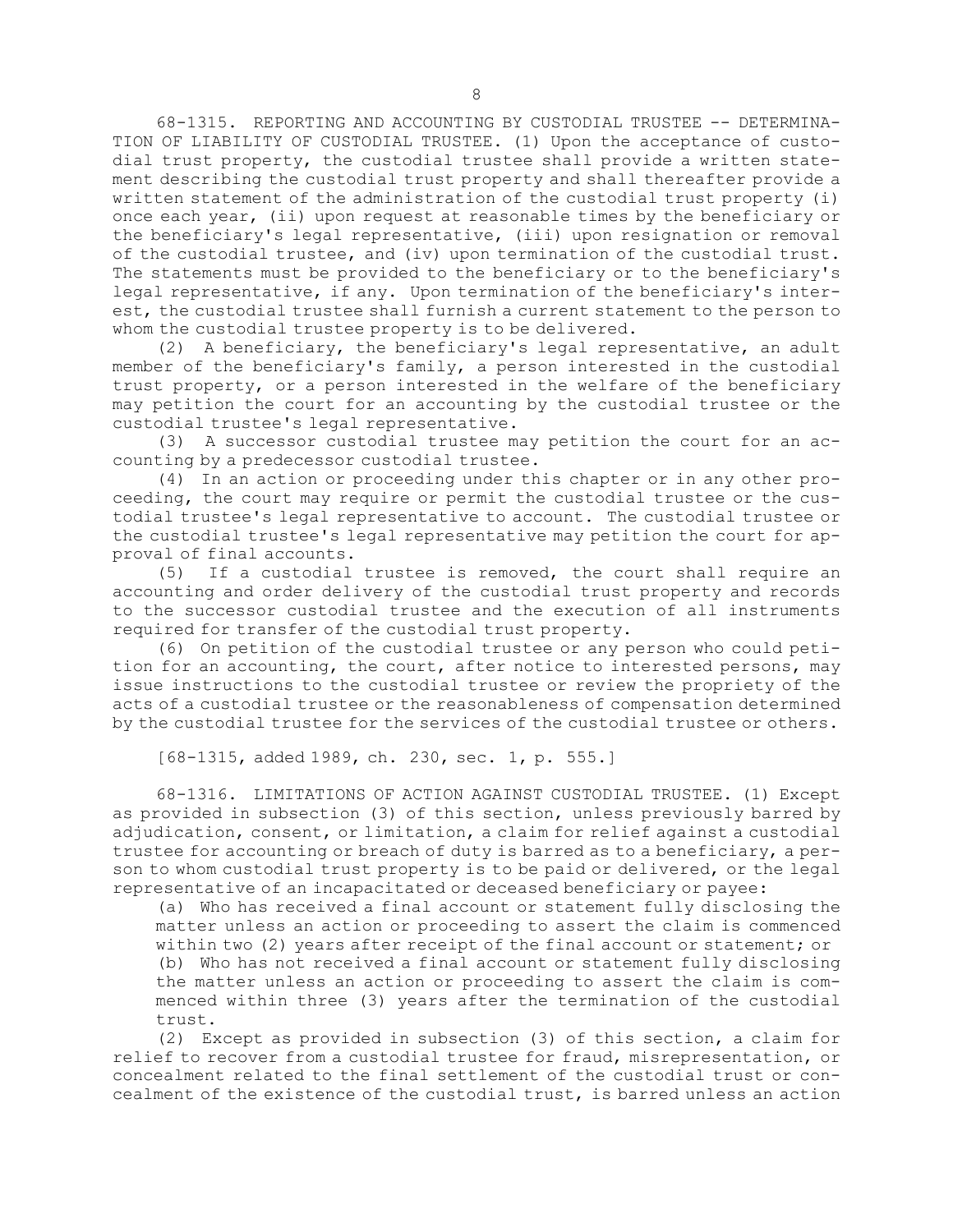or proceeding to assert the claim is commenced within five (5) years after the termination of the custodial trust.

(3) <sup>A</sup> claim for relief is not barred by this section if the claimant:

(a) Is <sup>a</sup> minor, until the earlier of two (2) years after the claimant becomes an adult or dies;

(b) Is an incapacitated adult, until the earliest of two (2) years after (i) the appointment of <sup>a</sup> conservator, (ii) the removal of the incapacity, or (iii) the death of the claimant; or

(c) Was an adult, now deceased, who was not incapacitated, until two (2) years after the claimant's death.

[68-1316, added 1989, ch. 230, sec. 1, p. 556.]

68-1317. DISTRIBUTION ON TERMINATION. (1) Upon termination of <sup>a</sup> custodial trust, the custodial trustee shall transfer the unexpended custodial trust property:

(a) To the beneficiary, if not incapacitated or deceased;

(b) To the conservator or other recipient designated by the court for an incapacitated beneficiary; or

(c) Upon the beneficiary's death, in the following order:

(i) As last directed in <sup>a</sup> writing signed by the deceased beneficiary while not incapacitated and received by the custodial trustee during the life of the deceased beneficiary;

(ii) To the survivor of multiple beneficiaries if survivorship is provided for pursuant to section [68-1306](https://legislature.idaho.gov/statutesrules/idstat/Title68/T68CH13/SECT68-1306), Idaho Code;

(iii) As designated in the instrument creating the custodial trust; or

(iv) To the estate of the deceased beneficiary.

(2) If, when the custodial trust would otherwise terminate, the distributee is incapacitated, the custodial trust continues for the use and benefit of the distributee as beneficiary until the incapacity is removed or the custodial trust is otherwise terminated.

(3) Death of the beneficiary does not terminate the power of the custodial trustee to discharge obligations of the custodial trustee or beneficiary incurred before the termination of the custodial trust.

[68-1317, added 1989, ch. 230, sec. 1, p. 556.]

68-1318. METHODS AND FORMS FOR CREATING CUSTODIAL TRUSTS. (1) If <sup>a</sup> transaction, including <sup>a</sup> declaration with respect to or <sup>a</sup> transfer of specific property, otherwise satisfies applicable law, the criteria of section [68-1302](https://legislature.idaho.gov/statutesrules/idstat/Title68/T68CH13/SECT68-1302), Idaho Code, are satisfied by:

(a) The execution and either delivery to the custodial trustee or recording of an instrument in substantially the following form: TRANSFER UNDER THE IDAHO

#### UNIFORM CUSTODIAL TRUST ACT

I, .....(name of transferor or name of representative capacity if <sup>a</sup> fiduciary)....., transfer to .....(name of trustee other than transferor)....., as custodial trustee for ..... (name of beneficiary)..... as beneficiary and ................... as distributee on termination of the trust in absence of direction by the beneficiary under the Idaho Uniform Custodial Trust Act, the following: (insert <sup>a</sup> description of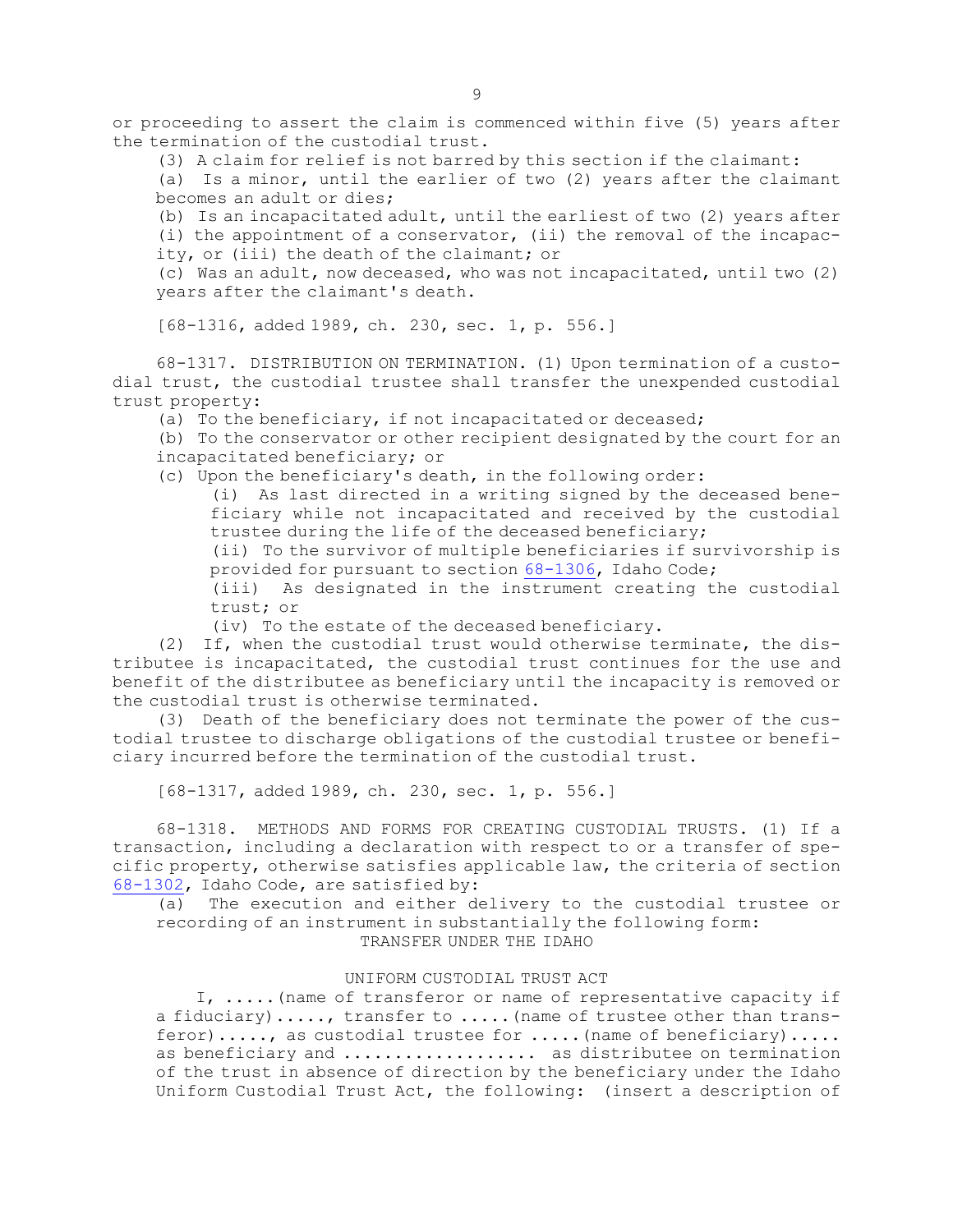the custodial trust property legally sufficient to identify and transfer each item of property).

Dated: .....................

.............................

(Signature); or

(b) The execution and the recording or giving notice of its execution to the beneficiary of an instrument in substantially the following form: DECLARATION OF TRUST UNDER THE IDAHO

#### UNIFORM CUSTODIAL TRUST ACT

I, .....(name of owner of property)....., declare that henceforth <sup>I</sup> hold as custodial trustee for .....(name of beneficiary other than transferor)..... as beneficiary and ......... as distributee on termination of the trust in absence of direction by the beneficiary under the Idaho Uniform Custodial Trust Act, the following: (Insert <sup>a</sup> description of the custodial trust property legally sufficient to identify and transfer each item of property).

Dated: .....................

.............................

(Signature)

(2) Customary methods of transferring or evidencing ownership of property may be used to create <sup>a</sup> custodial trust, including any of the following:

(a) Registration of <sup>a</sup> security in the name of <sup>a</sup> trust company, an adult other than the transferor, or the transferor if the beneficiary is other than the transferor, designated in the substance "as custodial trustee for (name of beneficiary) under the Idaho Uniform Custodial Trust Act";

(b) Delivery of <sup>a</sup> certificated security, or <sup>a</sup> document necessary for the transfer of an uncertificated security, together with any necessary endorsement, to an adult other than the transferor or to <sup>a</sup> trust company as custodial trustee accompanied by an instrument in substantially the form prescribed in subsection (1)(a) of this section;

(c) Payment of money or transfer of <sup>a</sup> security held in the name of <sup>a</sup> broker or <sup>a</sup> financial institution or its nominee to <sup>a</sup> broker or financial institution for credit to an account in the name of <sup>a</sup> trust company, an adult other than the transferor, or the transferor if the beneficiary is other than the transferor, designated in substance: "as custodial trustee for (name of beneficiary) under the Idaho Uniform Custodial Trust Act";

(d) Registration of ownership of <sup>a</sup> life or endowment insurance policy or annuity contract with the issuer in the name of <sup>a</sup> trust company, an adult other than the transferor, or the transferor if the beneficiary is other than the transferor, designated in substance: "as custodial trustee for (name of beneficiary) under the Idaho Uniform Custodial Trust Act";

(e) Delivery of <sup>a</sup> written assignment to an adult other than the transferor or to <sup>a</sup> trust company whose name in the assignment is designated in substance by the words: "as custodial trustee for (name of beneficiary) under the Idaho Uniform Custodial Trust Act";

(f) Irrevocable exercise of <sup>a</sup> power of appointment, pursuant to its terms, in favor of <sup>a</sup> trust company, an adult other than the donee of the power, or the donee who holds the power if the beneficiary is other than the donee, whose name in the appointment is designated in substance: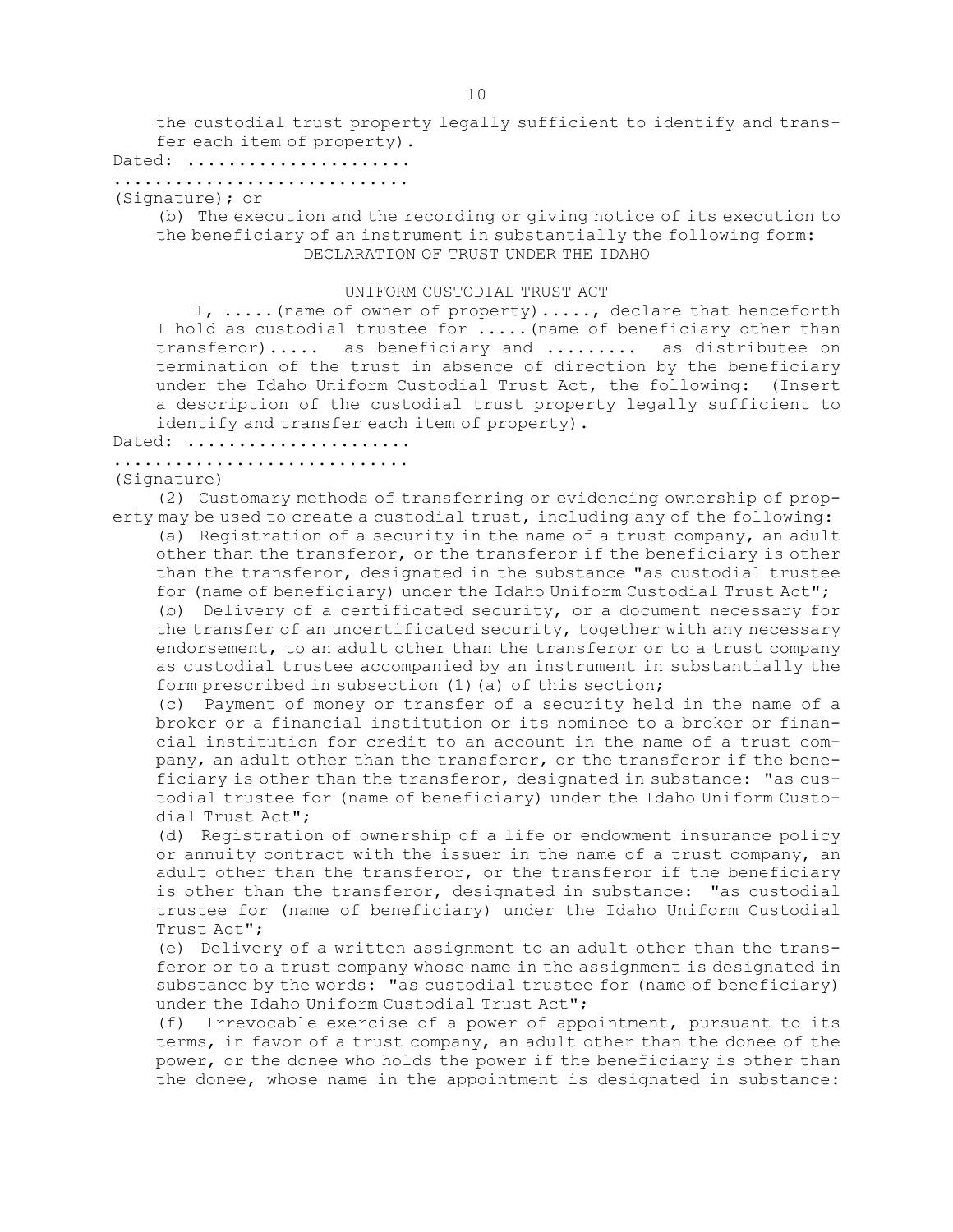"as custodial trustee for (name of beneficiary) under the Idaho Uniform Custodial Act";

(g) Delivery of <sup>a</sup> written notification or assignment of <sup>a</sup> right to future payment under <sup>a</sup> contract to an obligor which transfers the right under the contract to <sup>a</sup> trust company, an adult other than the transferor, or the transferor if the beneficiary is other than the transferor, whose name in the notification or assignment is designated in substance: "as custodial trustee for (name of beneficiary) under the Idaho Uniform Custodial Trust Act";

(h) Execution, delivery, and recordation of <sup>a</sup> conveyance of an interest in real property in the name of <sup>a</sup> trust company, an adult other than the transferor, or the transferor if the beneficiary is other than the transferor, designated in substance: "as custodial trustee for (name of beneficiary) under the Idaho Uniform Custodial Trust Act";

(i) Issuance of <sup>a</sup> certificate of title by an agency of <sup>a</sup> state or of the United States which evidences title to tangible personal property:

(i) Issued in the name of <sup>a</sup> trust company, an adult other than the transferor, or the transferor if the beneficiary is other than the transferor, designated in substance: "as custodial trustee for (name of beneficiary) under the Idaho Uniform Custodial Trust Act"; or

(ii) Delivered to <sup>a</sup> trust company or an adult other than the transferor or endorsed by the transferor to that person, designated in substance: "as custodial trustee for (name of beneficiary) under the Idaho Uniform Custodial Trust Act"; or

(j) Execution and delivery of an instrument of gift to <sup>a</sup> trust company or an adult other than the transferor, designated in substance: "as custodial trustee for (name of beneficiary) under the Idaho Uniform Custodial Trust Act."

[68-1318, added 1989, ch. 230, sec. 1, p. 557.]

68-1319. APPLICABLE LAW. (1) This chapter applies to <sup>a</sup> transfer or declaration creating <sup>a</sup> custodial trust that refers to this chapter if, at the time of the transfer or declaration, the transferor, beneficiary, or custodial trustee is <sup>a</sup> resident of or has its principal place of business in this state or custodial trust property is located in this state. The custodial trust remains subject to this chapter despite <sup>a</sup> later change in residence or principal place of business of the transferor, beneficiary, or custodial trustee, or removal of the custodial trust property from this state.

(2) <sup>A</sup> transfer made pursuant to an act of another state substantially similar to the provisions of this chapter is governed by the law of that state and may be enforced in this state.

[68-1319, added 1989, ch. 230, sec. 1, p. 559.]

68-1320. UNIFORMITY OF APPLICATION AND CONSTRUCTION. This chapter shall be applied and construed to effectuate its general purpose to make uniform the law with respect to the subject of this chapter among states enacting it.

[68-1320, added 1989, ch. 230, sec. 1, p. 559.]